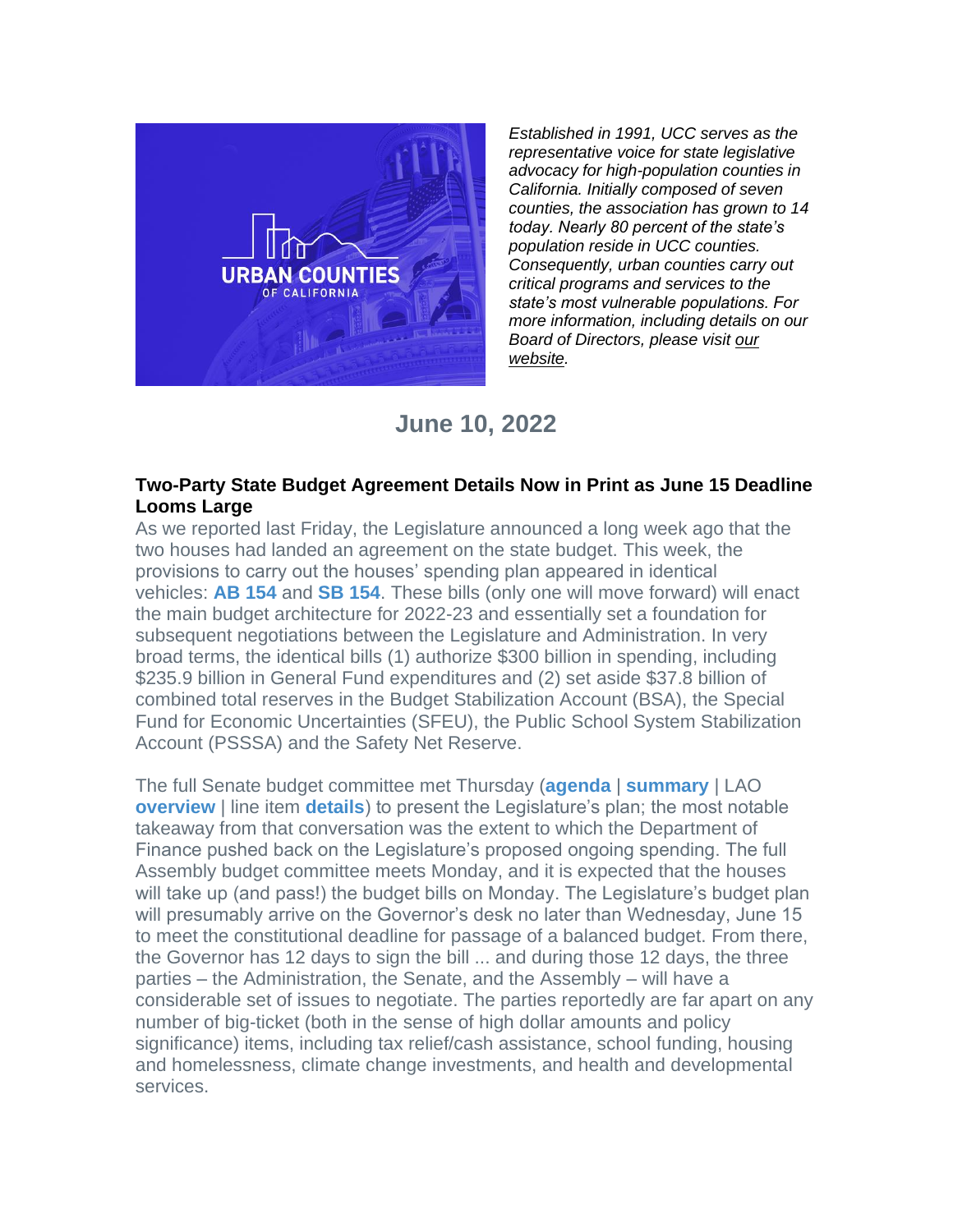One of the well-known budget watchers in Sacramento tweeted today some interesting observations about the **[state budget timeline](https://r20.rs6.net/tn.jsp?f=001z-BzAKVFjzqGNNJf8Ond79RELsZf_VbKukHTTOnqSGThaaw7TxOyC7FzaJTU-XFAhkSw4osCIjvmb3tl7yTwnPCuv5TYkHowgI9zxt3TqyTr6wwvUXsx6jaROWAnUmi9GDmgpRQa1PwbFVcwHOuNMD0IaRS6JE4uySQ7frKL6ALs3TjuLbHf_4qVVR1_qIBfshIgwalFrUI6V6emxfEm_BEfiAmLLoRCJ6L0ylxz1n8=&c=qn_HGWaxqXE8YUCnycEtgnFvVH4BXNUATl_gH-OumHG-oyltCA1LOQ==&ch=gCZsGYpOsdTr78J8ssTPtfypbor4KuLCaAi5D8huQcbUO2eBjARamg==)**.

In other words, a LOT happens in a rather contracted period of time toward the end of the budget negotiations. We will continue to keep you apprised on developments. Oh, and it's important to note that while the Legislature's budget plan identifies a \$3 billion pot for legislative spending (i.e., specific member requests), no details have been announced on what precisely will be funded from that set-aside. And it bears repeating that – like we have seen the last several years – there will be budget conversations, additional budget and trailer bills written and enacted, and plenty of other related activities through the end of session on August 31. Stay tuned, friends!

## **Tuesday's Primary Election: Few Surprises, Low Voter Enthusiasm**

While ballots are still being counted, this week's statewide primary election was a bit of a yawn. After last fall's gubernatorial recall election blowout, no one should be surprised that Governor Gavin Newsom will move to the November ballot. With 56 percent of the vote as of this writing, Newsom will face State Senator and former Lassen County Supervisor Brian Dahle, who garnered about 17 percent of the vote statewide. In the open race for State Controller, Republican Lanhee Chen is likely to face Board of Equalization Member Malia Cohen. Chen is widely viewed as the Republican most likely to win a statewide office. (Republicans have been shut out of California statewide offices since 2006.) In the race for Attorney General, Sacramento District Attorney and No Party Preference candidate Anne Marie Schubert failed to move on to November; instead, Attorney General Rob Bonta, a Democrat, will likely face Republican Nathan Hochman.

The biggest story coming out of legislative primary races is the outcome in Senate District 4, which encompasses a number of counties in and around the Sierras. Senate District 4 was largely viewed as a safe Republican seat with a Republican voter registration advantage of three percent. However, with six Republican candidates vying for the Senate seat, including former Congressman George Radonovich, voters split amongst the Republican candidates and in all likelihood will instead send two Democrats to the November general election.

A quick note on turnout: it's not unusual for a June primary to have lower turnout than a November general, but voter turnout appears to be on pace for a record low. Or does it?

As of this writing, we're only at E+3 and ballots are counted through E+7 (with proper postmark, of course), but it appears that this election is on track to have a turnout of just under 30 percent of registered voters. However, some experts argue that perhaps using eligible voters is a more appropriate denominator. Now that we have automatic voter registration in California, the number of registered